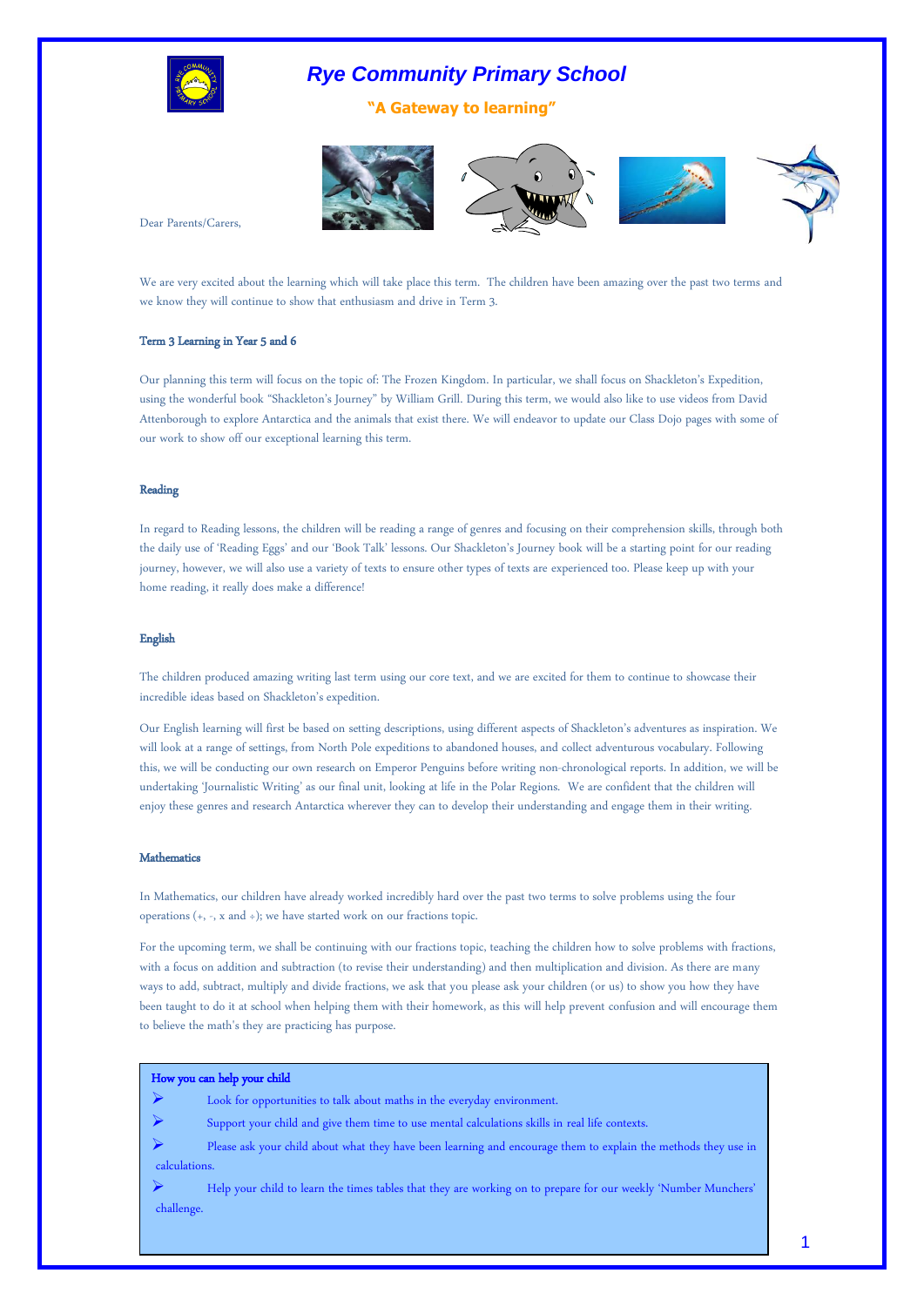

**"A Gateway to learning"**

#### Homework

Homework will be given out on a Friday and is expected to be handed in on the following Wednesday. We will also be setting short maths tasks to consolidate learning on Monday and Wednesday. These short 5-minute activities will be due in two days after they are set.

It is important that homework is completed as this will help support the learning they have been doing in school. In order to keep homework tidy, it needs to be completed in their homework book. The children will also be given a list of spellings to learn each week which they will be tested on each Friday. Please support your child as they learn these.

How you can help your child:

#### Termly Homework Project

The children's homework project this term is also based on The Frozen Kingdom, where we would like the children to choose from the list of 'Home Learning Ideas' and engage with one or more of those activities. The children can use whatever materials they wish and be as imaginative as possible.

If you have any queries please do not hesitate to contact us. Thank you for your continuing support.

Mrs Banks, Miss Brunton, Mr Neville & Mr Thomas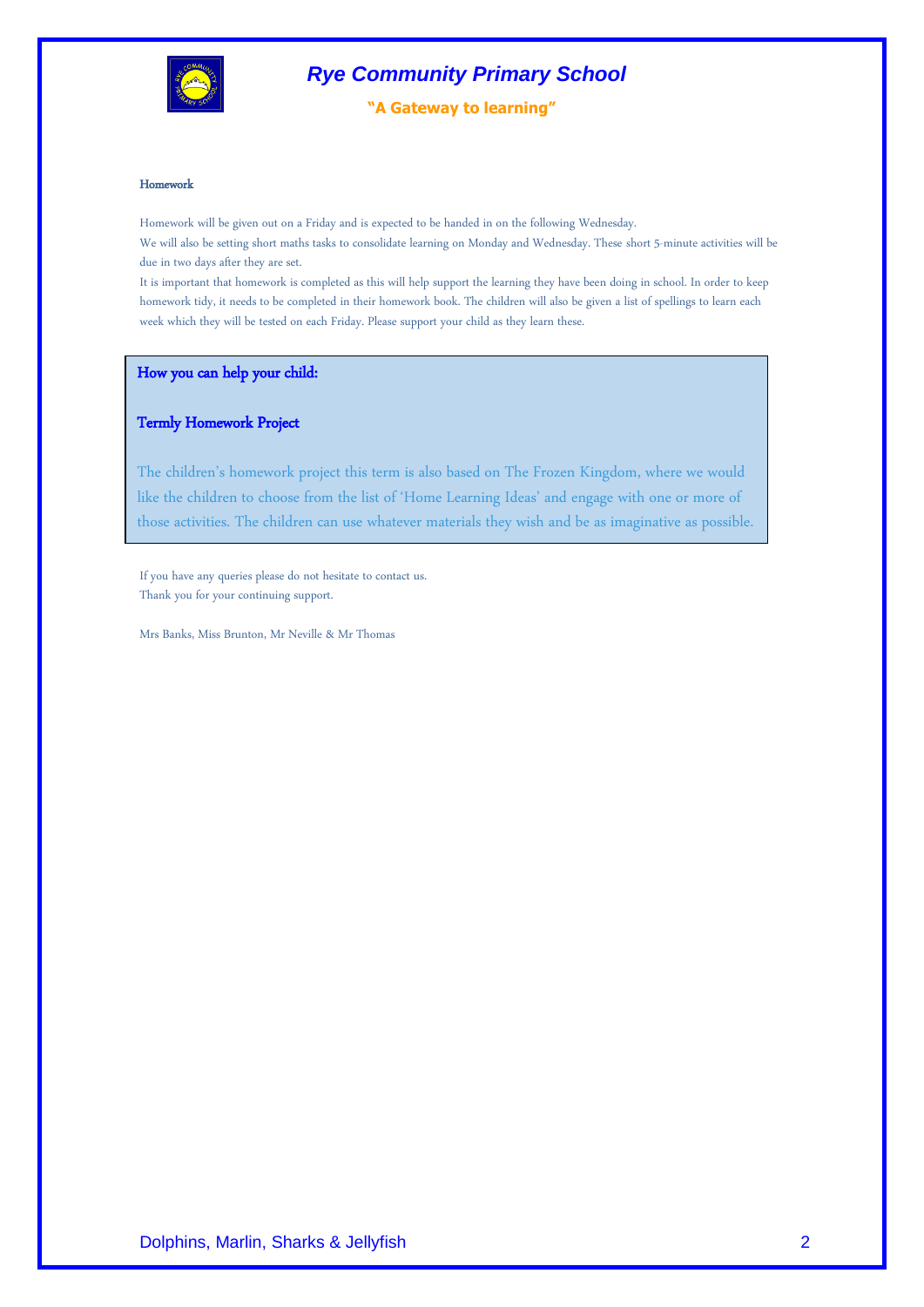

**"A Gateway to learning"**

Home learning ideas